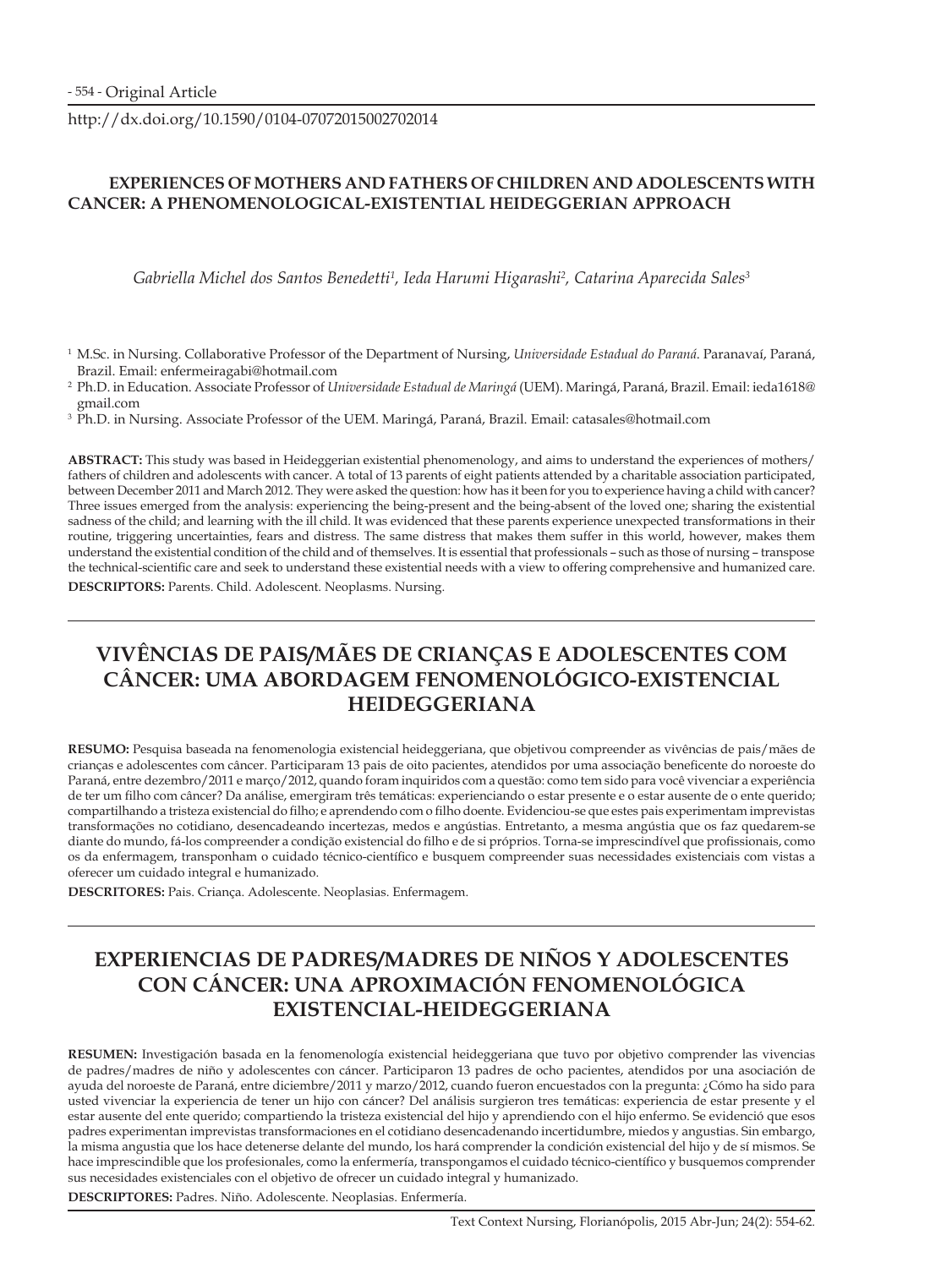#### **INTRODUCTION**

Cancer exercises a negative impact on peoples' lives, not only because of its social and economic repercussions, but also because of the emotional exhaustion to which the patient and her family are exposed. Although it is considered to be a treatable chronic illness which, in many situations, can be cured, above all when diagnosed early, it continues to be stigmatized and full of mystery and suffering.<sup>1</sup>

When the cancer takes place in the early years of life, the distress takes even greater proportions, as the child is experiencing the beginning of her journey, growing and developing in the presence of a disease which threatens and condemns her.<sup>2</sup>

Although rare when compared with tumors in adults, cancer in childhood and adolescence is responsible for 2 to 3% of all malignant tumors. In addition to this, at the time of writing, it represents the main cause of death by disease in this group.<sup>3</sup> In this epidemiological scenario, the diagnosis of cancer in children and adolescents does not always take place at an early stage as it should, because of the vagueness of its manifestations, such as fever, paleness and headache, among others; in general, it appears discreetly, this possibly being an explanation for the delay in its diagnosis.<sup>4-5</sup>

From the appearance of suggestive symptoms through to the specification of the diagnosis, the family becomes apprehensive, sensing that something very serious is to invade their lives. Fear in the face of the unknown and the feeling of impotence in the face of the uncontrollable are experienced intensely, $4,6$  as it is known that cancer in childhood, and its treatment, are not experiences easy to cope with. The disease involves a series of stressors, represented by the moment of diagnosis, the undertaking of invasive procedures, and hospitalizations, in which it is not only the child who is affected. The parents who experience these events from close by are significantly impacted.<sup>7</sup>

When the diagnosis is finally confirmed, the possibility of death becomes real, making it difficult for the parents to accept this fact in the life of their child. Studies demonstrate that it is as if their lives were paralyzed as a result of the harm to the professional routine and the need – which is not uncommon – to cease working. Furthermore, the family dynamics are altered, as they cannot take care of the house and give attention to the other children and the spouse, in addition to having their self-care compromised and having to renounce their personal desires and needs.5,8 It is common for them to develop physical and emotional symptoms, as they may undergo a hard experience, full of pain and despair.<sup>9-11</sup>

Thus, we ascertained that having a child with cancer represents an extremely exhausting event for the parents, capable of compromising various aspects of their lives.12 This exhaustion is strengthened when one considers the fact that complications arising from the disease and the intensity of the treatment are rarely modifiable, $13$ leading them to confront, from the beginning of the disease, a reality of threats, characterized by separations, losses, frustrations and changes.<sup>8</sup>

In the light of the above, we note the extent to which parents suffer with the illness of a child through cancer, finding themselves face-to-face with a disease which brings with it a harbinger of death. They experience various transformations in their lives; most of the time they are not prepared to confront these, and feel frightened, insecure and hopeless. Such reflections awoke in us the following question: How do the parents of children and adolescents with cancer experience this event? To this end, the objective of this study was to understand the experiences of mothers and/or fathers of children and adolescents with cancer.

In our opinion, studies with this focus are justified, as the epidemiological data shows that, in Brazil, from five years of age onward, cancer is considered the first cause of death by disease in both sexes. This context, permeated by the facticity of each human being in the world at the mercy of fatalities, leads us to believe that parents increasingly experience in their existence the experience of having children and/or adolescents with cancer who will need to be embraced and understood by health professionals, especially nurses. They are weak, given that, at these times, they go through emotional suffering and physical exhaustion caused by the disease and its treatment. This requires the understanding of these beings' destitution of care, which includes the identification and consideration of their biopsychosocial needs for the planning of the health actions and programs, with a view to the growing qualification of the professionals and, as a result, of the care provided by them.

#### **METHOD**

This is a qualitative study with a phenomenological approach. The choice of this approach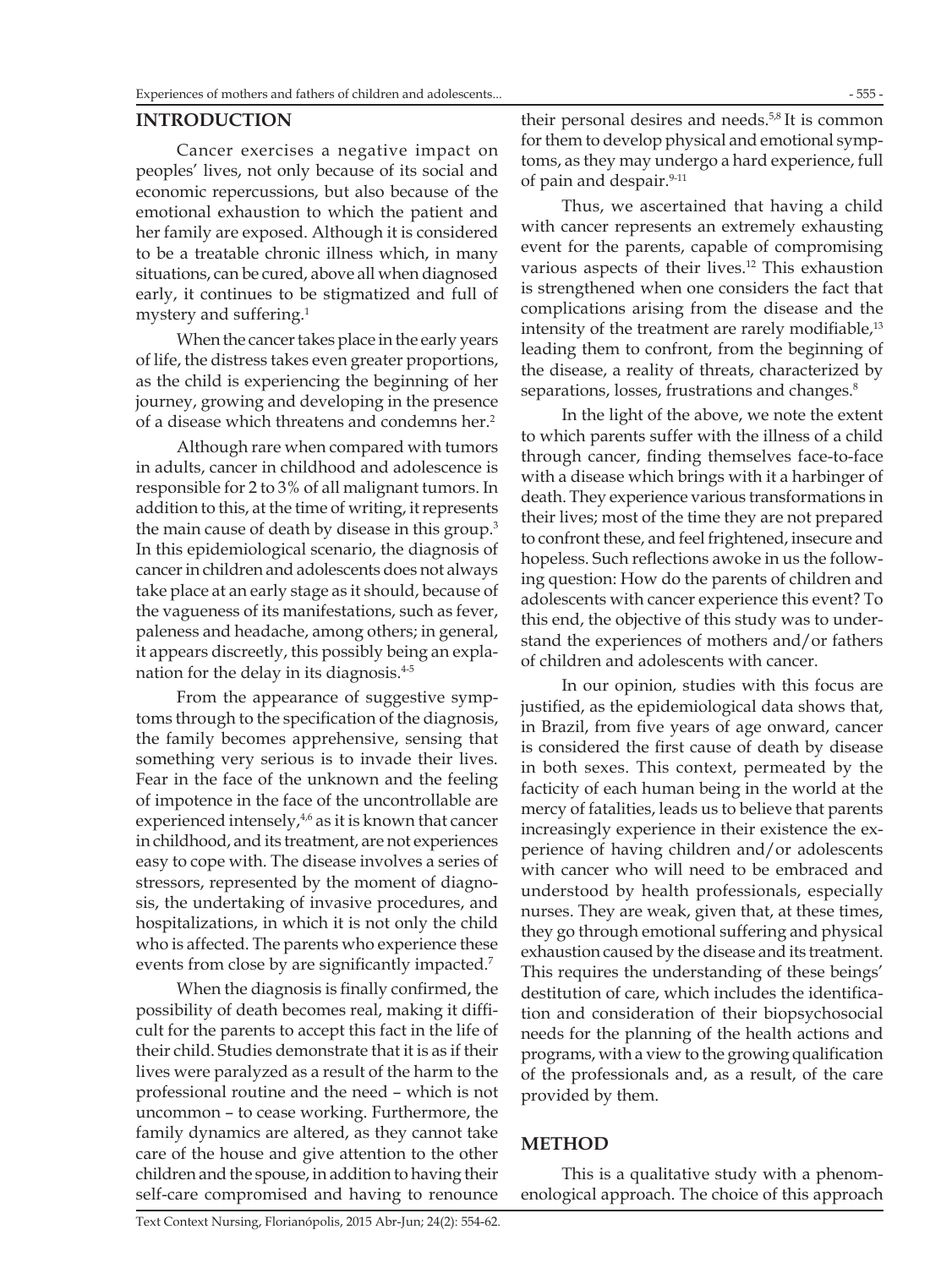was made as a result of its theoretical-philosophical premises allowing nursing investigations to make an analysis and an understanding regarding health, as it seeks to understand Man in his being-in-the-world, that is, in his experiences and relations with the routine world, revealing the subjectivities of the phenomenon experienced.<sup>14</sup>

In this perspective, the Heideggerian existential phenomenology, as a philosophical framework, contributes to research in Nursing, as it allows the researcher to aim to explain the meaning of the Being based in the description of these experiences.15 In this search to understand Man in his facticity, we intend to reveal the way of being manifested by him in his discourse, it being possible therefore, to reveal the phenomenon which is shown through the intermediation of the being itself.<sup>16</sup>

Hence, the region of inquiry, or the onticontological region, was constituted by the situation in which the phenomenon which we propose to unveil occurred, that is, the experiences of mothers and/or fathers who experienced cancer in children or adolescents in the life of a child.

Thus, the present study's undertaking took place in a charitable association, located in a municipality in the northwest of Paraná, which provides social and nursing care, including in the home, to 120 low-income patients with cancer and their families.

In order to survey the participants, we firstly located all the records of children and adolescents attended by the association, finding eight families who had a child or adolescent with cancer.

Thus, we opted to include as research participants all the mothers and/or fathers, whether biological or not, of these children or adolescents with cancer aged between zero and 19 years old in accordance with the definition of cancer in children and adolescents presented by the Brazilian National Cancer Institute,<sup>3</sup> who accepted to participate in the study, were able to clearly verbalize their experiences of coexisting with the ill child, whose child was in treatment or periodical monitoring following the conclusion of the treatment, and whose names were recorded in the association during the period in which the interviews were held.

Following the initial contacts, undertaken over the telephone or at the addresses provided, we explained to them the study objectives, the importance of their participation, and evaluated the extent to which they satisfied the inclusion criteria.

In this process, of the eight families located, only five fathers and all eight mothers, of eight children and/or adolescents with cancer, met the inclusion criteria. The exclusion of three fathers in the study occurred because two of them did not live with the ill child and it was not possible to contact them, and one declined to participate in the study. As a result there was a total of 13 participants.

To these we requested the arrangement of a first meeting, with between one and three visits being undertaken to establish trust, with the aim that mutual empathy should appear, that is, that the parents should feel secure in talking about their experiences and that we also should feel ready to hear them.

 In the phenomenological approach, the researcher has a question and goes through it with the intention of understanding it. For this, this concern needs to be presented to the researcher as a phenomenon, that is, as something which needs to be revealed, an "illumination". In this way of thinking, we used, as the guiding question, the following: How has it been for you to experience having a child with cancer?

The interviews were held on days and times, and in places, preferred by the family members, in the period December 2011 – March 2012, lasting for a mean of 31 minutes. The reports were recorded with a digital recorder and later transcribed in full for subsequent analysis.

In order to capture the fullness expressed by the subject in their languages, we opted for the individual analysis of each discourse. Hence, *a priori*, we undertook close reading of each account, separating the sections or units of meaning (U.M) which, to us, were shown to be fundamental structures of the existence of the participants interviewed.17 *A posteriori*, we analyzed the units of meaning of each account, undertaking a phenomenological selection of the language of each subject,<sup>17</sup> which gave rise to the ontological themes, analyzed in the light of some Heideggerian ideas, as well as those of scholars of this issue and researchers who focus on cancer in children and adolescents.

As this is a study involving human beings, we complied with all of the ethical and legal precepts regulated by Resolution N. 466/12 of the Brazilian Ministry of Health's National Health Council (CNS-MS). The research project was submitted to, and approved by, Maringá State University's Permanent Committee for Ethics in Research involving Human Beings, under Opinion n. 714/2011. The authorization to participate in the study was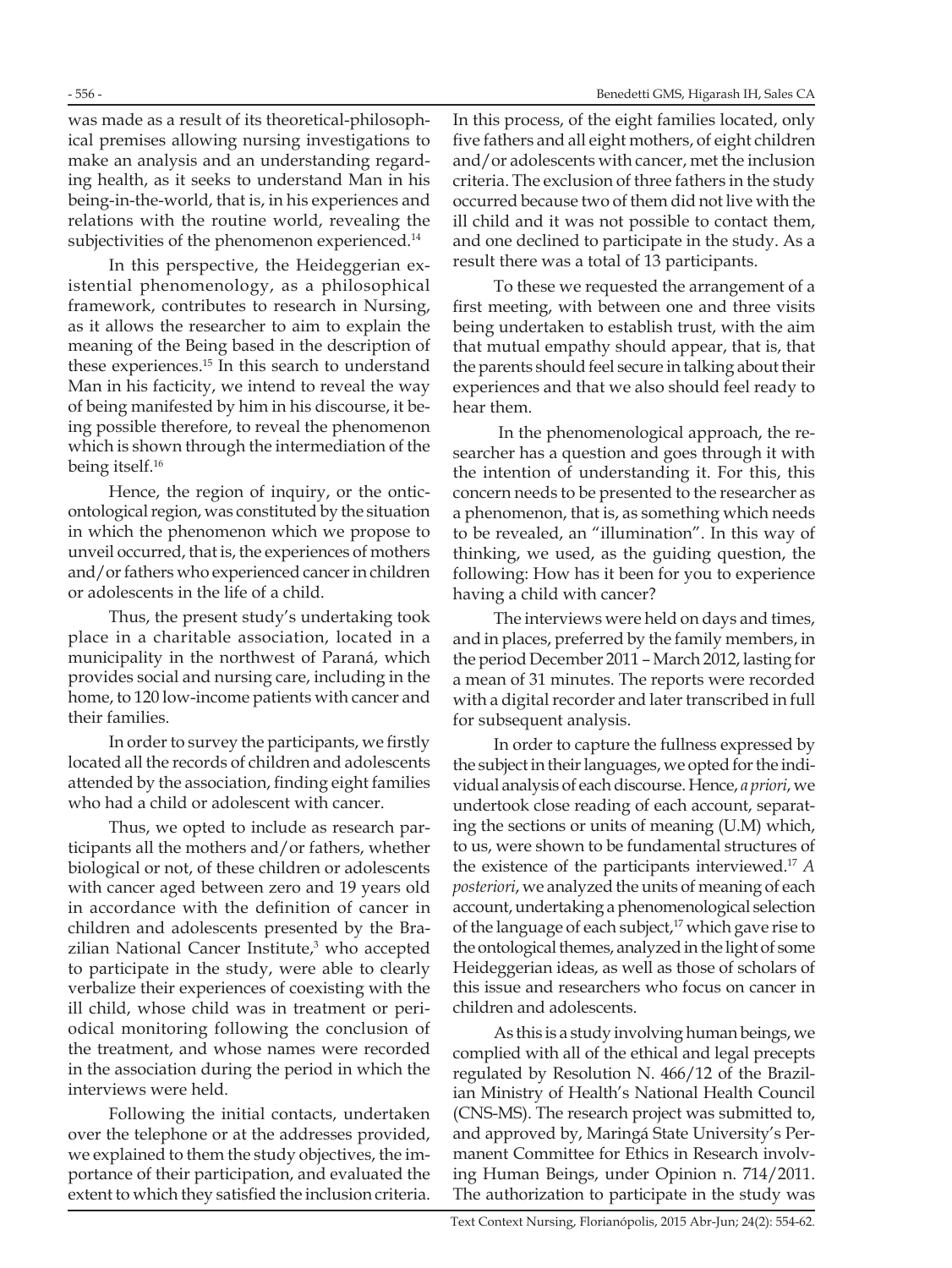recorded through the administration of the Terms of Free and Informed Consent, in two copies with identical content, following the previous and complete instruction of the research participants.

We clarified that, in order to preserve the witnesses' anonymity, and not simply to denominate them generically (S1... S2...), we started based on uniquenesses expressed by them and learned by us during the meetings, referring to them using the names of precious stones. This decision was owed to the fact that we could see that, just as precious stones suffer wear and cutting in the process of cutting in order to become beautiful and brilliant, $18$ we perceived them as being polished in the light of their facticity, ascertaining, through the mediation of their discourses that in some way, they are improving as human beings, learning and/or maturing through the illness of the children.

#### **RESULTS**

Of the 13 participants in the study, belonging to eight families, five were fathers and eight were mothers, with ages varying between 21 and 74 years old, the majority married/ cohabiting and Roman Catholic by religion; only two were educated to degree level. Their professions were: one worker involved in bagging goods, one driver, one gold/silversmith, one retired farm laborer, one analyst, two artisans and one teacher, as well as five who described themselves as house-wives/ husbands. Of the eight children with cancer, four were children aged between 10 months and 11 years old: two had Wilm's tumors, one with a pelvic tumor and one a bone tumor; four were adolescents, aged between 12 and 18 years old: one with testicular rhabdomyosarcoma, one with leukemia, one with a brain tumor, and one with lymphoma. Of this total, four were undertaking some form of treatment (surgical, chemotherapy, radiotherapy and/or drug-based) while four were being monitored periodically.

After the analysis of the participants' language, three ontological themes emerged: experiencing the being-present and the being-absent of the loved one; sharing the child's existential sadness, and learning with the ill child, presented below.

## **Experiencing the being-present and the being-absent of the loved one**

It is certain that receiving the news that a child has cancer causes profound sadness and concern in parents; feelings which are soon added

to the distress of experiencing painful separations resulting from the travelling necessary in order to undertake treatment and monitoring of the disease in specialized centers.

[...] *they nearly never stayed at home, they stayed more in the hospital, and we missed him a lot* [...] (Alexandrite); [...] *because they were there and this could be the solution. I carried on at work, and they were there. What's terrible is the distance, you feel useless in spite of having to work. So many, many times I thought about quitting everything and running to be by his side* [cries] (Opal).

The parents who accompany the ill child in the incessant search for the cure suffer as much with the distance as the parents who are responsible for the house and the other children: [...] *because I had hardly arrived and already had to return. My other boy and my husband stayed at home*  [...]. *We spent three months there without coming here, it was three months. My God, it was a struggle, a lot of distress, and staying in other peoples' houses*  [...]*. I had to leave my oldest son with my mother* [...] (Aquamarine); [...] *I quit work, I left my house, my other daughter, I left everything to run after doctors for him* [...] (Pink Tourmaline); *It is not easy for you to leave your home and live in another world for a year and a half of treatment, you leave your house and you go and live in another house, with other experiences.* [...] *I had to abandon my house, abandon my daughter. My daughter stayed with my mother* [...] (Pearl).

We also evidenced, through the discourses, that even the marital union can be harmed by the distancing: *the marriage in itself, you know, it is a stress to be far from home, caring for my daughter, my husband here working, far away.* [...] *our marriage ended up being worn out, maybe, I don't know, because of her disease. I am not going to say it is her fault, but it ends up, whether you want it to or not, influencing a bit, whether you want to or not, you end up drifting apart* [...] (Ruby).

#### **Sharing the child's existential sadness**

In the participants' language, we noted the extent to which they keep themselves involved in this process of illness. It is as if they felt the same pains through which their children pass and, demonstrating compassion regarding their afflictions, walk with them through this vale of suffering.

*How many times did I suffer, seeing her there wanting to eat a salad* [...] *I suffered and was happy at the same time to see her happiness in being able to eat a salad when she went to do an examination and saw that*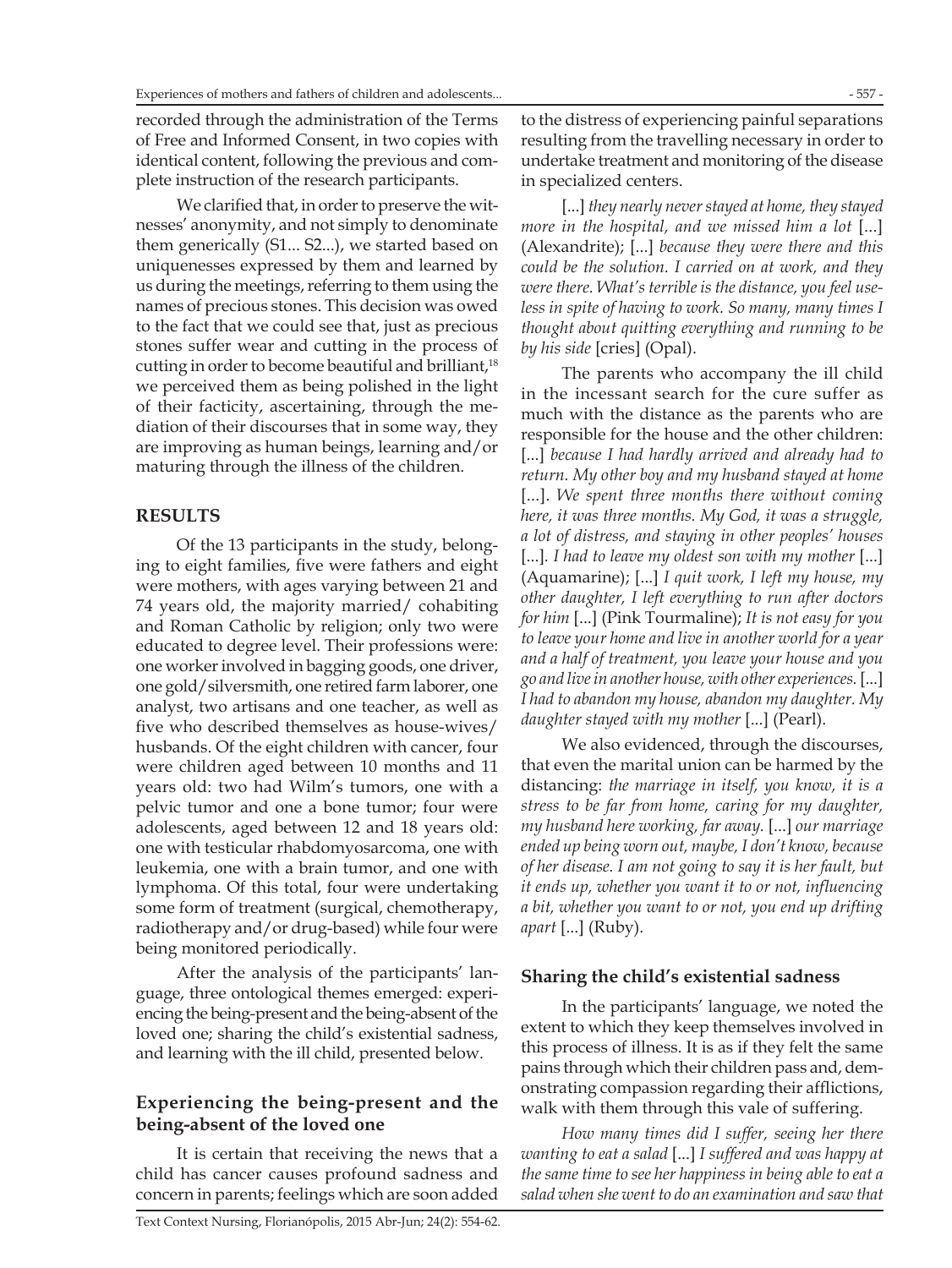*her immunity was a little better* [...] (Turquoise); [...] *I asked him what it was, he opened up and said "Dad, I can't stand it any longer, I need to go out, I see my friends picking up girls, my friends are getting all the girls and here I am stuck here". That day hurt me deeply, you know* [cries]*?! I talked with him for a time* [cries, trying to breathe]*, I left him in the sitting room and went to my bedroom to cry* [...] (Opal); *It is difficult you know, pretty annoying, because he suffers, but we suffer more, because we have to accompany him, and see all his suffering. These four years have been very difficult* [...] (Sapphire).

These parents are taken by deep distress, which makes them question and become indignant regarding this occurrence.

*Why did it have to be him? Why not me, a sinner? He doesn't understand anything, he doesn't even know what is happening* [...] (Emerald).

However, in coexisting with a child with cancer, they also note that, in some way, they are able to alleviate the discomforts of their little jewel.

*During this year and a half he hasn't done very much, we isolated the family, because isolating just him is not fair, we have to go into this together and work together for the treatment to work* [...]. *Because you give yourself one to the other, like we did, we gave ourselves for him* (Pearl); *There in the hospital, when it was just her and me, we played a lot, she even had a notebook, like a diary, which in the beginning, she couldn't hold up, I wrote a load of stuff in it, she would speak and I would write it down: 'today the chemotherapy treatment started and so on and so forth'. I wrote about 10 pages for her, but I think she lost heart, because she saw it was going to be a long haul, so we stopped* (Topaz); *I also used a mask, because of her using one, so she wouldn't feel embarrassed. Everywhere she went, she was wearing a mask, she didn't go anywhere without one: if she went to the temple, she used one; inside the house, she used one, if I went to school with her, I put on a mask and she went wearing a mask* (Amber).

## **Learning with the ill child**

Because of the child's illness, these parents are led to seek ways of understanding and overcoming their facticity, when they succeed in identifying something positive in this painful experience.

*Finally, we started reacting and raising his selfesteem. He, as he can play and sing, managed to shrug off everything he was feeling and we changed the bad scenario to a good one, such as learning from what was being very difficult for us* (Pearl); *Today, more mature,* 

*sometimes, I much prefer being thankful to complaining. I am learning through this, I think there are people in far worse situations than mine, and there are, I'm still in a position to give love and tenderness to my child*  [...] (Diamond); *So, these things happen, but we have to learn, I am trying, because I am living through this,* [...] *What has to be will be, there's no way we can change that, I'm well aware of this. I don't know when, but I know it will happen. Of course we don't want this, but may it be as God wills. It's always going to be a shock, a fright, but I am firm* (Ruby).

In this path full of thorns, the parents find meanings and renew forgotten values.

*This situation brought very important meaning to us, relating to our children. I think that this was very important for me, because, sometimes, I would come home, and if there was some matter to resolve, I would go out, I didn't have the time. Not anymore, today I can see that I have more attention for them* (Citrine).

## **DISCUSSION**

 The existential analysis elaborated in Being and Time<sup>16</sup> proposes a profound reflection of the human being, analyzing her constitutive way of being, that is, the fluidity of her existing. Furthermore, in the existing, the Being-there confirms the fact that she was thrown in the world, in a situation without opportunities for choice, which leads her to experience unplanned and unexpected situations. Hence, when cancer is discovered in a child and awareness is gained that the hard pilgrimage in search of the cure will bring with it solitude and the feeling of abandonment, the world in which the Being-there exists sinks into insignificance, and the world which opens up to her brings with it the pain of distancing from the beings who shared her existence.

Through this, we ascertained, from the language of the interviewees, that the disease and its treatment, as a being who came to the parents, brought with it unforeseen separations, causing suffering and anger, given that distancing oneself from one's child, at this time, is configured as something unacceptable for the father/mother who remains at home. In the same way, for the father/mother who accompanies the ill child, distancing oneself from the family and the home, their refuge, causes them to feel unprotected and distressed, suffering in a world which is utterly unfamiliar.

We also noted that, in distancing themselves from the healthy children, these parents experience a conflict between being-with the ill child and thinking that they leave the healthy child unsup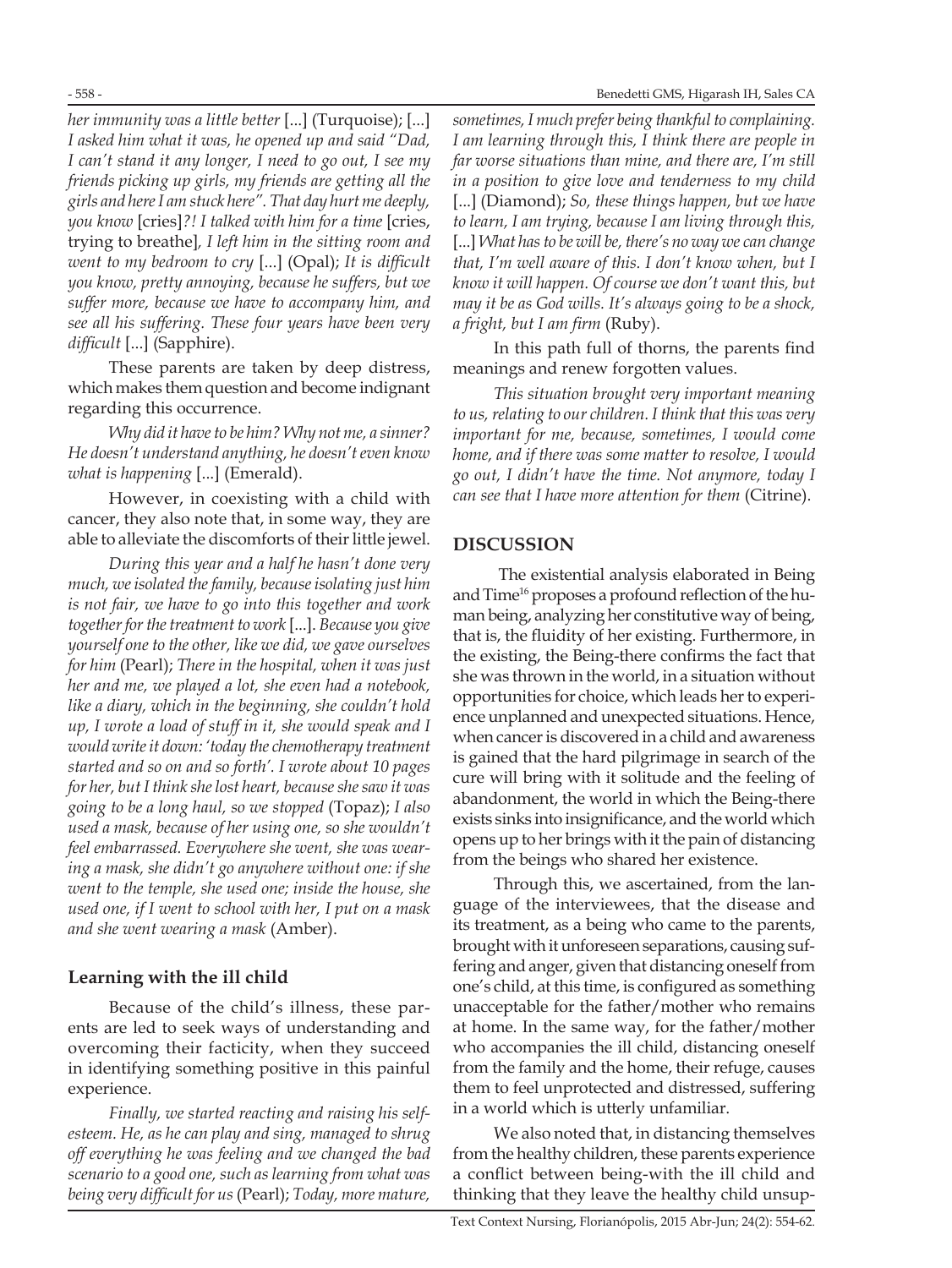ported, awakening in them the interior feeling of guilt, because of feeling that they abandon and forget the other children, corroborating a recent study.19 Thus, experiencing this situation becomes painful, as it can trigger distressful feelings related to the performance of her role as mother.<sup>5,11</sup>

In the Heideggerian concept, the distress which the parents reveal in their accounts exposes their interior state, given that they had to experience a situation which, for them, was unknown. It consists of a threat to the existence of the being in distress, and is that which is found nowhere, which is inhospitable, there being no familiarity with its routine.<sup>16</sup>

The distancing between spouses was also verified in the discourses. This distancing transposes the geographical dimensions and impacts on the affective involvement which unites them, and can weaken this, as, at that time, they are entirely and only concerned with the care for the child. On these occasions, the conjugal relation is influenced by the long duration of the treatment, as the need for frequent travel is perceived as a factor which compromises this union, above all through the distance involved.8 Furthermore, the lack of communication and of opportunities to express feelings, added to the harm entailed to their sex life, can contribute to the conjugal separations of parents of children with cancer.19

Regarding these questions, the literature indicates that unexpected transformations involving the treatment and hospitalization in the family dynamic entail discomfort for the parents, as these may be deprived of coexistence with friends, their spouse, and the other children, deprived of trips and relaxation.20

The essence of the Being-there lies in its existence, evidencing that we can only understand its experience if we submerge ourselves in its existentiality.<sup>16</sup> Thus, faced with so many necessary separations, addressing such questions remote from the existentiality of the person who experiences this phenomenon, within a practical vision of empiricism, is to fail to involve oneself with the authenticity of the being-in-the-worldness of these beings' world.<sup>5</sup> In this regard, for us, nurses, to be able to care for the other, we need to understand him in his existential dimension, which involves an existing full of feelings and meanings.<sup>21</sup>

In Heideggerian thinking, Man, as a beingin-the-world, discovers himself as being-with (*Mit Sein*), in which the other (*Mit Dasein*) is also a being-in-the-world, that is, a being for the other,

in a co-existence. And it is being-with-other that Man distinguishes the possibility of Being-with: somebody not only as a care object, but, in an involving and significant way, as, in the disease, the co-presence does not occupy, but is concerned with, the other.<sup>16</sup>

In the interviewees' language, we learn their unhappiness in feeling themselves to be impotent in the face of the child's existential condition, as the disease causes the child to live a life which should not belong to him. And, even transmitting to the child their love and care, their presence cannot fill the existential emptiness which the child brings with herself, bearing in mind the impossibility of enjoying a healthy life as before.

In these situations, the parents experience the pain and agony in witnessing the physical, social and emotional limitations imposed on their children by the cancer, which interfere significantly in their family, school and community lives.<sup>20</sup> As a result of this, they do not accept that the disease has penetrated the life of the child, even wishing they could take the child's place if this were possible.

However, at some point of its trajectory, this afflicted living can lead them to understand the child's existential condition, making them able to take up a new awareness regarding the facticity which is presented. Therefore, transposing the care as a simple and pure act of caring, this comes to be configured as a path of openness to the innumerable possibilities to be unveiled.<sup>22</sup>

It is when the Being-there opens to itself its own being that this openness eliminates obstructions, concealments, obfuscations and is shown as itself.16 In this showing in its clarity, the parents are revealed as authentic caregivers, taking on sharing, with their loved one, the painful temporality of the treatment, and finding ways of mitigating their suffering.

Through understanding their existential condition, these parents reveal themselves to be a being of concern, throwing themselves beyond the possible and simple to do, and doing what is urgent and inevitable and doing of what is urgent and inevitable, especially in the solicitude with the beings who are shown to be significant to them.<sup>23</sup> In this way, the parents' immediate concern is to minimize – due to the impossibility of eliminating – the afflictions which their children have experienced, cherishing them with the love and dedication which they carry in their hearts.

In the Heideggerian existential analysis, after the world and the being who lives in the world,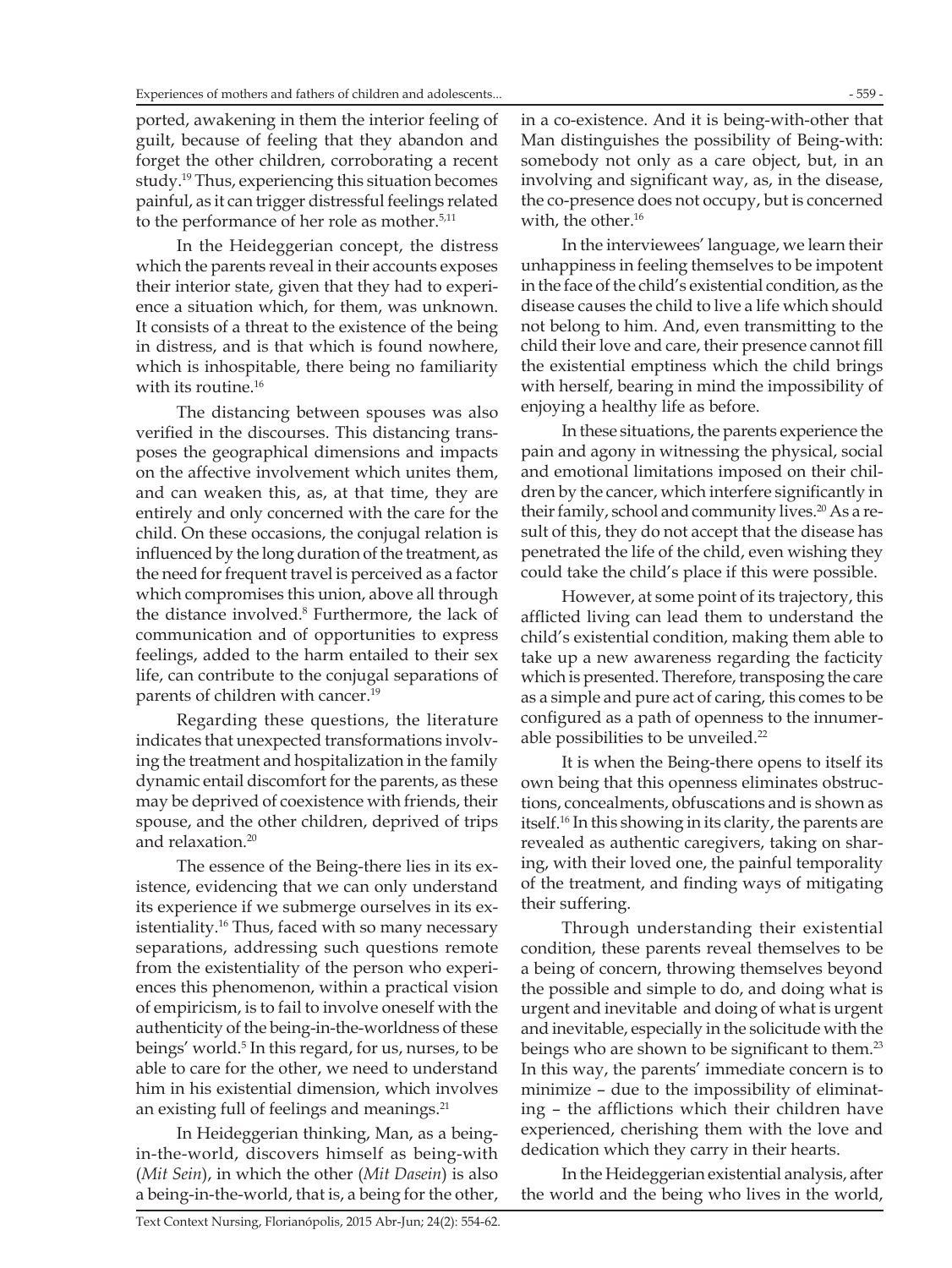the Being-in completes the third structural moment of the being-in-the-world, corresponding to the opening itself of the man to the world. It is the understanding which allows the openness of the *Being-there*, such that, taking up once more his existential meaning, he develops an understanding of his situation.16 He projects not only the world, but a horizon of routine concerns, but his power being authentic.<sup>24</sup>

Man is capable of transcending his own pain, manifesting himself in distinct ways, so as to take possession of the world around him. The Beingthere comes to live authentically in the world, becoming a Being of concern for himself and the other, that is, to transcend indicates that the man, in his being-thrown-in-the-world is enabled to impute a meaning itself to the Being.16

Thus we surmise from the parents' discourses that, although the illness of a child represents an unplanned event in their existence, they seek to overcome this time, tending to extract something positive from this painful experience, learning through the difficulties and maturing as people. As they recognize their possibilities, they perceive that these go beyond the illness, and are as infinite and limited as the love they bear for their children, and it is based on this understanding that they come to understand their existential condition.

In Ruby's account, we glimpse that she demonstrates that she is aware that becoming ill is part of human existence, however, her language expresses how difficult it is to coexist with a disease like cancer, which brings with it the omen of profound vicissitudes and the discomforting presence of the perspective of death. From her corporeality and tone of voice, we could perceive that the same distress, which had brought her so much suffering, had made her emerge from her state of fall and seek strength to confront what, previously, had caused her fear, and, now, was already familiar to her, that is, the possibility of the death of her daughter.

Regarding the issue, one study mentions that it is possible that the suffering experienced by these parents causes them to progress towards their existence, which is important during this experience, because it can favor the search for survival, so as to confront and adapt to this process of illness.25 In this way of thinking, the transcendance has a close link with the facticity, that is, there is no transcendence without facticity, as man can only overcome himself when some unexpected event comes to him.24

The accounts of the parents resemble the results of recent studies which demonstrates that these, although experiencing feelings such as suffering, pain, distress and despair, pass through experiences which they characterized as being of learning and growth,<sup>8</sup> making them able to develop compassion, empathy, patience, interior strength and new perspectives on life.<sup>9</sup>

Thus, the suffering caused by the illness of his daughter made Citrine reflect regarding his existence as a father. Beforehand, he was concerned only with the banalities of his routine, but living through this experience caused him to rethink his concerns, reaffirming his presence in the life not only of his ill daughter, but of all his children.

In spite of the upheavals which the situation entails, bringing with it innumerable changes in the family, there is the possibility of understanding oneself existentially, and, independently of everything that is happening, it is possible to learn and to perceive oneself before and after, $\delta$  there being the opportunity to imprint new meaning on one's own existence.

In the light of the above, the present study depicts the routine of these parents in the time and in the space of their experiences, this possibly being considered as a limiting factor of the study, as it does not allow us to generalize the results. In spite of this, we believe in its relevance as a form of provoking the reflection of the professionals to assist them, in particular those from the nursing team, due to these beings' constant presence in the care. It can incite them to re-think their actions in relation to the valorization of the human being, sensitizing them to transpose the technical and scientific care to base their care in the understanding of the existential needs, so that they may be able to offer physical comfort and psycho-affective, social and even spiritual support, to those parents who experience cancer in the life of their child.

#### **FINAL CONSIDERATIONS**

In penetrating the existential universe of the study participants, we visualized that having a child with cancer leads the parents to experience unforeseen transformations in their routines. They are led to live in a world full of unexpected and entirely unfamiliar events, which cause them affliction, distress, fear, despair and uncertainties, permeating the present and the future of the loved one and themselves. A whirlwind of feelings in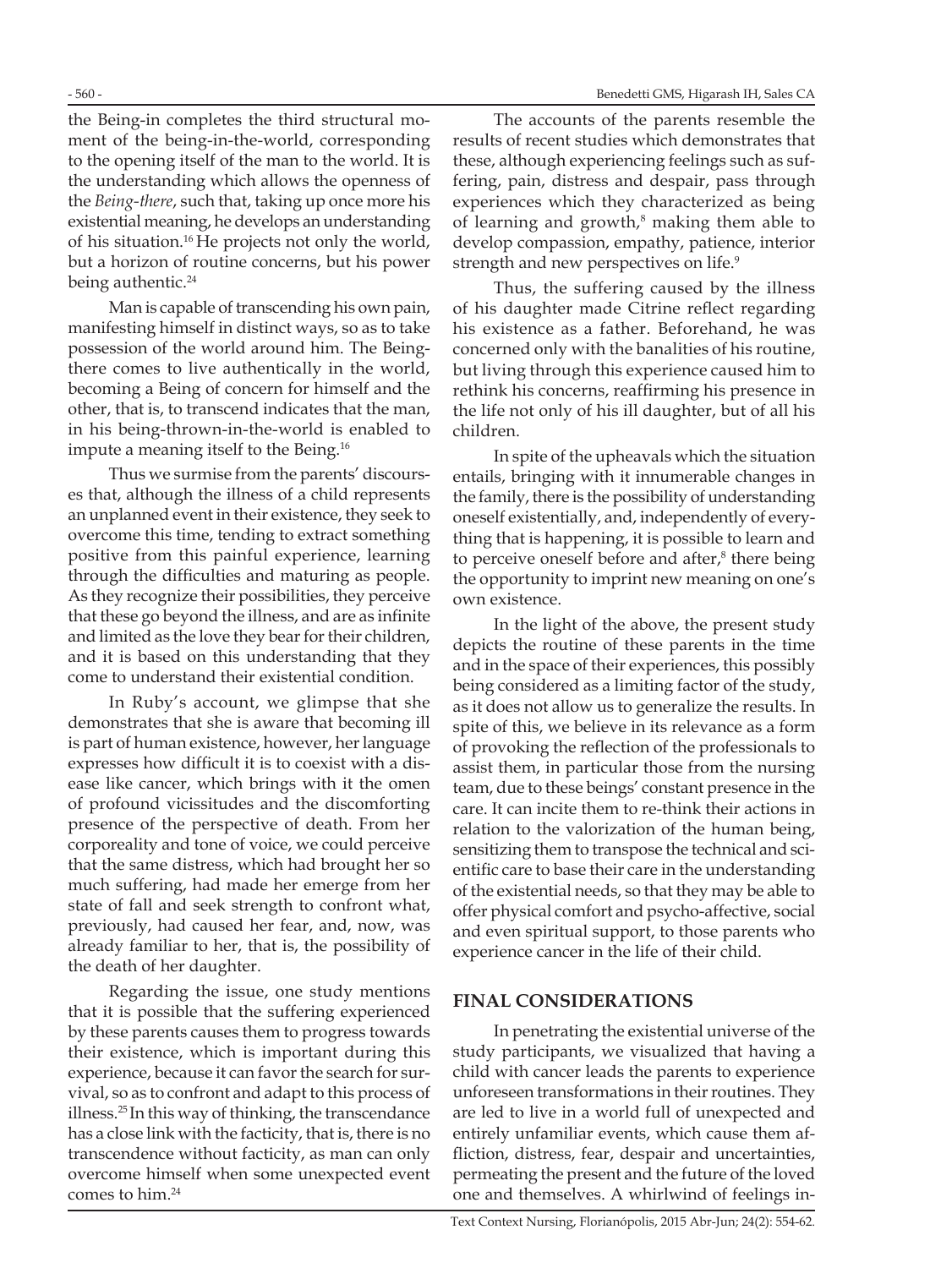volves their life perspectives regarding the ill child, the healthy children, and the spouse.

However, in the existential ambit, interceded by the Heideggerian hermeneutic, we consider the parents' conceptions that the same distress which initially made them remain regarding the world, living in an inauthentic way, causes them to emerge from their banality and become authentic caregivers through understanding their child's existential condition.

Resulting from the process which they experience, at some point of this trajectory, they are able to understand their own existential condition of being thrown in the world as mothers and fathers of children with cancer and, from this, obtain some learning. In the face of the difficulties, they come to value life in all its dimensions, even those which they considered smaller, co-existing with the possibility of death, even without accepting it, becoming aware that this is unstoppable. Thus, through reflection, they turn to themselves and concern themselves with improving their role as parents and human beings, as, in stepping into the arena of life, they recognize as theirs the obligation to give the best of themselves for the sake of the life of their child.

We are driven, therefore, to the reflection on the care practiced, so as to provide a care which covers the needs of these *beings-in-the-world*. In this context, it is essential to look not only at their physical dimension, but at the totality of their being. In our view, the need is evident for the professional to use the time as a listening tool in order to improve the quality of the care, given that the temporality of co-existing with cancer in children and adolescents in their existences awakens feelings of distress, resulting from not having anybody with whom, nor of having any way, to share the anxieties which cause them physical and mental discomfort, consequently restricting their quality of life.

## **REFERENCES**

- 1. Ribeiro AF, Souza CA. O cuidador familiar de doentes com câncer. Arq Cienc Saude [online]. 2010 [acesso 2012 Abr 15]; 17(1). Disponível em: http:// www.cienciasdasaude.famerp.br/racs\_ol/vol-17- 1/IDL3\_jan-mar\_2010.pdf
- 2. Santos MR, Silva L, Misko MD, Poles K, Bousso RS. Desvelando o cuidado humanizado: percepções de enfermeiros em oncologia pediátrica. Texto Contexto Enferm [online]. 2013 Jul-Set [acesso 2014 Jul 04]; 22(3):646-53. Disponível em:

http://www.scielo.br/scielo.php?script=sci\_ arttext&pid=S0104-07072013000300010

- 3. Ministério da Saúde (BR), Instituto Nacional do Câncer, Coordenação de Prevenção e Vigilância do Câncer. Câncer da criança e do adolescente no Brasil: dados dos registros de base populacional e de mortalidade. Rio de Janeiro (RJ): INCA; 2008.
- 4. Nehmy RMQ, Brito AC, Mota JAC, Oliveira BM. A perspectiva dos pais sobre a obtenção do diagnóstico de leucemia linfóide aguda em crianças e adolescentes: uma experiência no Brasil. Rev Bras Saúde Matern Infant [online]. 2011 [acesso 2012 Jul 04] ;11(3). Disponível em: http://www.scielo.br/ pdf/rbsmi/v11n3/a10v11n3.pdf
- 5. Santos LF, Marinho KC, Oliveira RR, Siqueira KM, Oliveira LMAC, Peixoto MKAV, et al. Ser mãe de criança com câncer: uma investigação fenomenológica. Rev Enferm UERJ. 2011 Out-Dez; 19(4):626-31.
- 6. Silva TCO, Barros VF, Hora EC. Experiência de ser um cuidador familiar no câncer infantil. Rev Rene. 2011 Jul-Set; 12(3):526-31.
- 7. Jobe-Shields L, Aldefer MA, Barrera M, Vannatta K, Currier JM, Phipps S. Parental Depression and family environment predict distress in children prior to stem-cell transplantation. J Dev Behav Pediatr. 2009 Apr; 30(2):140-6.
- 8. Castro EHB. A experiência do câncer infantil: repercussões familiares, pessoais e sociais. Rev Malestar Subj. 2010 Set; 10(3):971-94.
- 9. Klassen AF, Gulati S, Granek L, Rosenberg-Yunger ZRS, Watt L, Sung L, et al. Understanding the health impact of caregiving: a qualitative study of immigrant parents and single parents of children with cancer. Qual Life Res. 2012 Nov; 21(9):1595-605.
- 10. Norberg AL. Pöder U, Ljungman G, von Essen L. Objective and subjective factors as predictors of posttraumatic stress symptoms in parents of children with cancer - a longitudinal study. Plos One. 2012 May; 7(5):1-7.
- 11. Oliveira RR, Santos LF, Marinho KC, Cordeiro JABL, Salge AKM, Siqueira KM. Ser mãe de um filho em tratamento quimioterápico: uma análise fenomenológica. Ciênc Cuid Saúde. 2010 Abr-Jun; 9(2):374-82.
- 12. Klassen AF, Raina P, McIntosh C, Sung L, Klaassen RJ, O'Donnell M, et al. Parents of children with cancer: which factors explain differences in healthrelated quality of life. Int J Cancer. 2011 Sep; 129: 1190-8.
- 13. Barakat LP, Marmer PL, Schwartz LA. Quality of life of adolescents with cancer: family risks and resources. Health Qual Life Outcomes [online]. 2010 [acesso 2012 Fev 02]; 8(63). Disponível em: http:// www.biomedcentral.com/content/pdf/1477-7525- 8-63.pdf